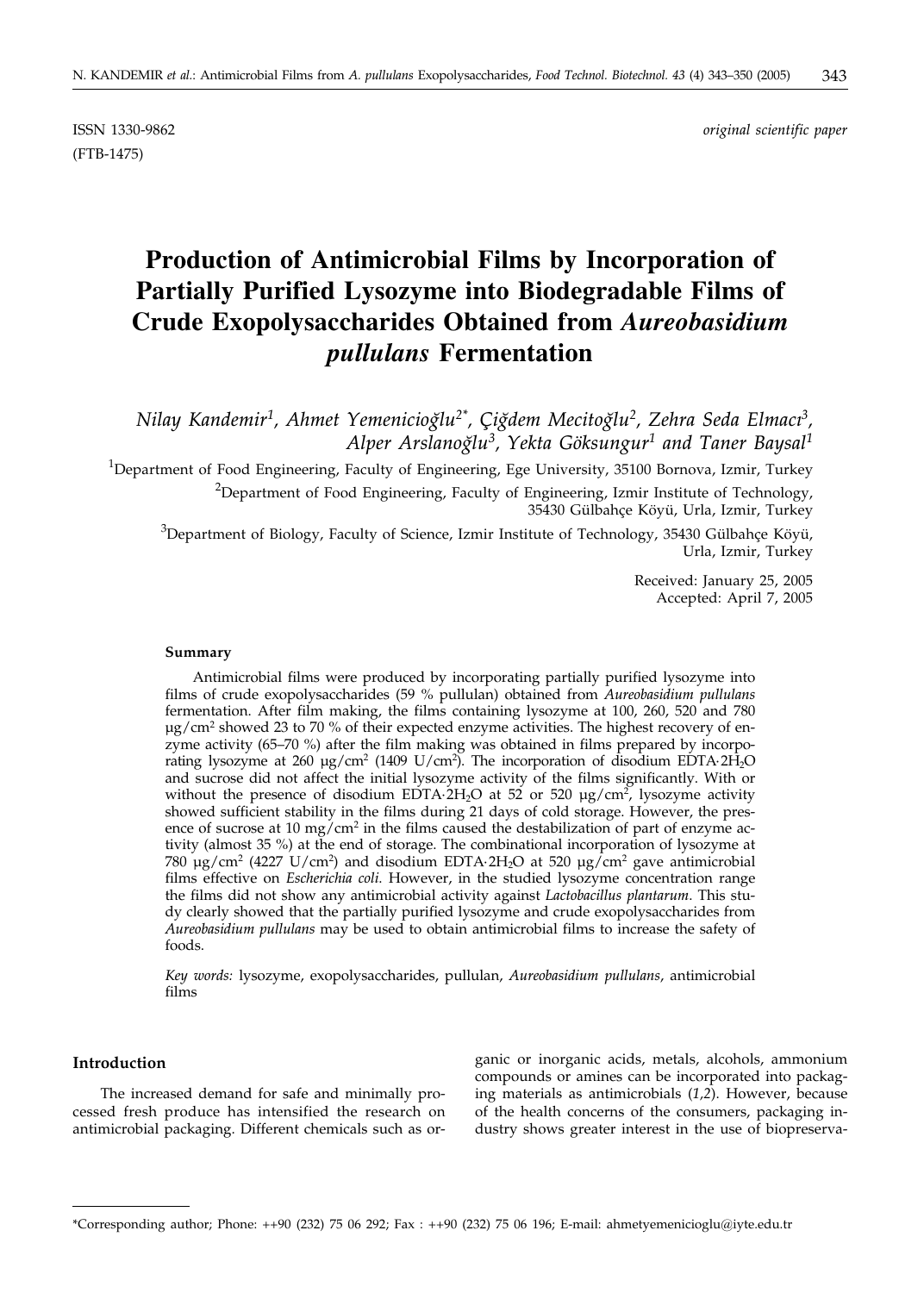tives for antimicrobial packaging. The main biopreservatives suggested for this purpose are bacteriocins such as nisin, pediocin and lacticin and antimicrobial enzymes such as lysozyme, lactoperoxidase, chitinase and glucose oxidase (*2,3*).

One of the potential biopreservatives to be used in antimicrobial packaging is lysozyme (*1,2,4*). This enzyme shows antimicrobial activity mainly on G(+) bacteria by splitting the bonds between *N*-acetylmuramic acid and *N*-acetylglucosamine of the peptidoglycan in their cell walls. Furthermore, when it is combined with EDTA, which destabilizes the outer membrane of G(–) bacteria, the antimicrobial spectrum of the lysozyme increases significantly (*5,6*). Because of the environmental concerns and technological problems associated with the hydrophobic nature of most plastic films and the denaturing effect of thermal polymer processing methods, such as extrusion and injection molding, the incorporation of lysozyme and other biopreservatives into films made from biodegradable materials attracts a great interest (*1,2,4*). Most of these materials are edible and their film formation occurs under mild conditions. Different edible films tested for this purpose include zein, methylcellulose, hydroxypropyl methylcellulose, carrageenan, alginate, and whey proteins (*2,4,5,7–10*).

An alternative source for biodegradable films are fungal polysaccharides. For example, extensive studies related to the exopolysaccharides obtained from the polymorphic fungus *Aureobasidium pullulans* have long been conducted (*11*). The main polysaccharide formed by *A. pullulans*, generally regarded to be non-pathogenic and non-toxigenic, is pullulan (*12*). However, depending on the fermentation conditions and the ratio of the morphological forms of *A. pullulans*, different β-glucans, acidic polysaccharides and heteropolysaccharides that have not been fully characterized may also be formed in the fermentation medium (*13*). Pullulan is an unbranched homopolysaccharide that is formed by maltotriose and maltotetraose units having both  $\alpha(1\rightarrow 6)$  and  $\alpha(1\rightarrow 4)$  linkages. It is one of the few neutral, water-soluble microbial polysaccharides that form excellent soluble and transparent films with relatively low oxygen permeability and it can be produced in large quantities by fermentation (*14*). However, because of different problems associated with pullulan production this polysaccharide has not found a word-wide interest by food industry and bioindustry. The major problems associated with pullulan production are: (*i*) costs associated with the purification of pullulan from the culture broth that may contain different polysaccharides and brown coloured melanins produced by *A. pullulans* (*14,15*), (*ii*) changing yields and molecular properties of pullulan affected by the variation of the morphological forms and/or *in situ* exopolysaccharide degrading enzyme systems of *A. pullulans*, and fermentation conditions (*16,17*). The main objective of this study was to use partially purified lysozyme as an antimicrobial in films of crude exopolysaccharides obtained from a melanin deficient *A. pullulans* strain. The study was focused mainly on determining the recovery of the activity of the enzyme in films, cold storage stability of the enzyme activity in films containing different ingredients and antimicrobial activity of films on selected microorganisms. Partially purified lysozyme and crude exopolysaccharides used in this study were obtained with fast, simple and inexpensive fractionation methods. Thus, the antimicrobial films developed can be more easily adapted to food industry for the coating of suitable food products.

## **Materials and Methods**

#### *Materials*

*Micrococcus lysodeikticus* cells and dialysis tubes (12000 MW, prepared as described in the manual) were obtained from Sigma Chem. Co. (St. Louis, Mo., USA). Disodium EDTA 2H<sub>2</sub>O was purchased from Riedel-de Haën (Sigma-Aldrich Laborchemikalien, Seelze, Germany). Fresh hen eggs used to produce lysozyme were obtained from a supermarket in Izmir (Turkey). Nutrient agar and MRS agar were obtained from Merck (Darmstadt, Germany) and Oxoid (Hampshire, England), respectively. The nutrient broth (peptone 15 g/L, yeast extract 3  $g/L$ , NaCl 6  $g/L$ , glucose 1  $g/L$ , pH=7.5) and MRS broth (peptone 10 g/L, Lab-Lemco powder 10 g/L, yeast extract 5 g/L, glucose 20 g/L, Tween 80 1 mL/L,  $K_2HPO_4$  2 g/L, sodium acetate 5.0 g/L, triammonium citrate 2 g/L,  $MgSO_4$ ·7H<sub>2</sub>O 0.2 g/L,  $MnSO_4$ ·4H<sub>2</sub>O 0.05  $g/L$ , pH=6.2–6.6) were prepared in the laboratory. The melanin deficient *Aureobasidium pullulans* P56 strain was kindly donated by Prof. Dr. T. Roukas from Aristotle University of Thessaloniki, Greece.

#### *Microorganism and culture conditions*

*A. pullulans* was maintained on PDA slants at 4 °C by subculturing every 3 weeks and prepared for inoculation as described in Göksungur *et al.* (*18*). The inoculation of the production medium was at the level of 5 %.

#### *Fermentation conditions*

The production was conducted in a bioreactor (Chemap AG 8708, 7 L capacity, Mannedorf ZH Schweiz, Switzerland). The synthetic fermentation medium was prepared as described by Youssef *et al.* (*15*). Minor modifications of the conditions of fermentation were applied according to Göksungur *et al.* (*18*).

## *Isolation of exopolysaccharides from fermentation medium*

At the 6th day of fermentation, the medium was collected and then clarified by centrifugation at 4000 x *g* for 10 min. To precipitate the formed exopolysaccharides, the supernatant was treated with 2 volumes of ethanol (96 %) and incubated for 1 h at 4  $\degree$ C. The precipitate was collected by centrifugation and dried in a vacuum oven at 40  $\degree$ C for 2 days. The fermentation was repeated three times and the obtained dry powders were combined and processed to fine powder by using a home type coffee grinder. The pullulan concentration of this powder was determined as described in Leathers *et al.* (*19*) by assaying the amount of reducing sugars formed by pullulanase (Promozyme D2, Novozymes A/S, Denmark) with DNS method. Pure pullulan used as standard was kindly donated by Hayashibara Biochemical Co. (Japan).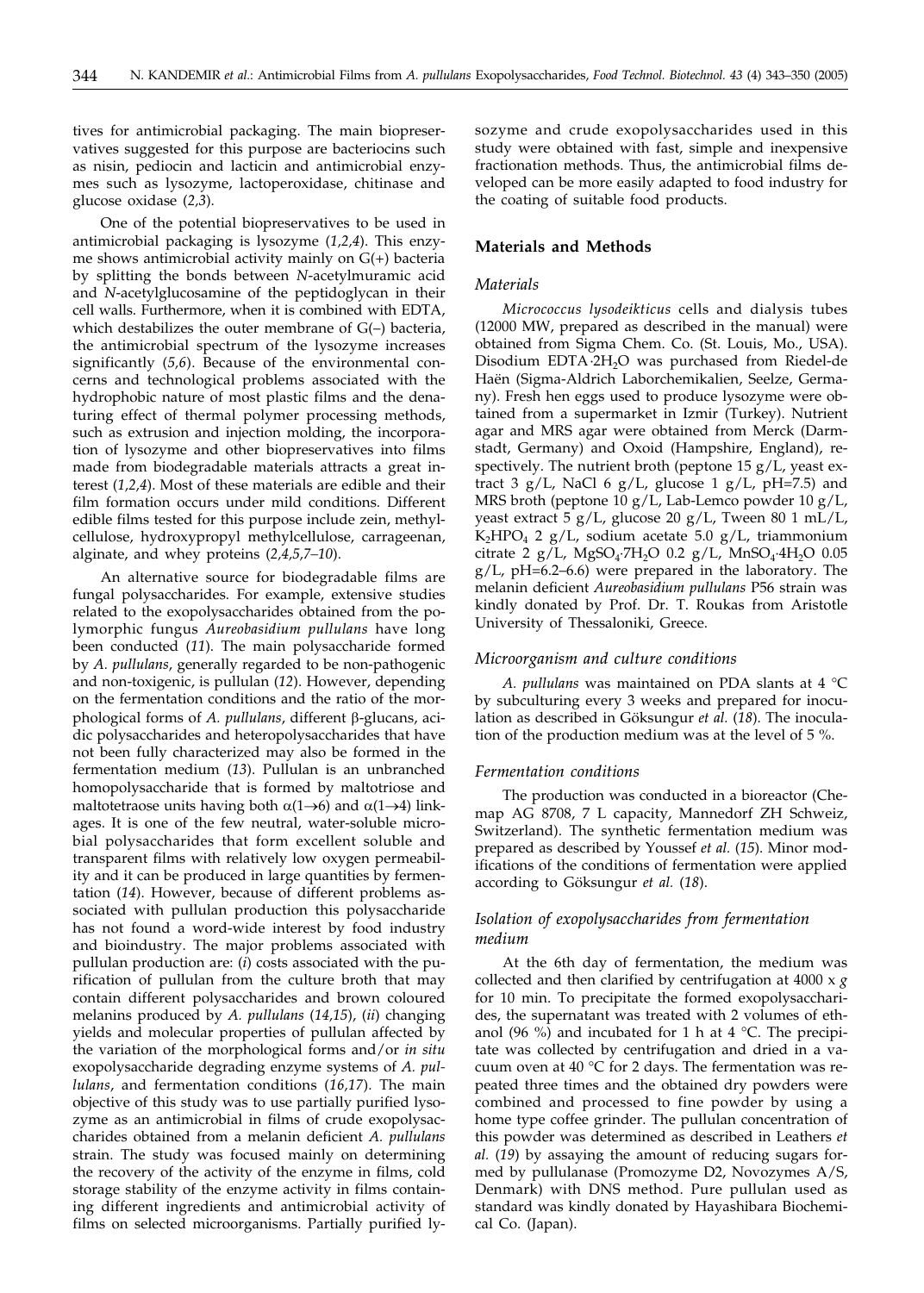#### *Film making*

The obtained fine white powder, containing 59 % of pullulan, was dissolved in distilled water to obtain the final 2.6 % mass per volume ratio of pullulan. After dissolving different ingredients (partially purified lysozyme, disodium EDTA·2H<sub>2</sub>O or sucrose), the pH values of the film making solutions were adjusted to 6.5 by 0.1 M NaOH and 1-mL portions of these solutions were pipetted and spread onto plastic petri plates (35 mm in diameter). The films were obtained by drying petri plate contents in an incubator at 25  $^{\circ}$ C for 21 h. The average thickness of the films determined by a micrometer was 0.032 mm (average of 60 measurements from three films).

## *Production of partially purified lysozyme*

The lysozyme was produced from hen egg white by modifying the partial purification step described by Jiang *et al*. (*20*). This method includes the precipitation of nonlysozyme proteins by incubation with the addition of ethanol following the dilution of the egg white with 0.05 M NaCl solution and adjustment of its pH to 4. Minor modifications made in this method were the change of 8-hour incubation period in the presence of 30 % of ethanol to 6 h and the speed and time of centrifugation applied after incubation to 15 000 x *g* for 15 min at 4 °C. The major modification, on the other hand, was the application of 24-hour dialysis at 4  $\rm{°C}$  (by three changes of 2000 mL of distilled water) following centrifugation. The activities of lyophilized enzymes prepared by this method were 4767 and 5419 U/mg.

#### *Protein content*

Protein content was determined according to Lowry procedure by using bovine serum albumin as standard (*21*)*.*

#### *Lysozyme activity*

The activity of lysozyme was determined spectrophotometrically at  $A_{660nm}$  by using a Varian (Model Carry 50, Australia) spectrophotometer. The reaction mixture was formed by mixing 0.1 mL of enzyme extract or enzyme containing solution prepared by dissolving films in distilled water and 2.9 mL of *Micrococcus lysodeikticus* cell suspension (0.26 mg/mL, prepared in 0.05 M Na-phosphate buffer at pH=7) at 30 °C. The mixture was rapidly mixed with a vortex and immersed into a water bath at 30 °C. The absorbance of the reaction mixture was determined at the end of 1st minute and the difference between this absorbance value and the initial absorbance value was used for the calculation of enzyme activity (the absorbance-time curves were linear for 1.5–2 min). The enzyme activity was expressed as U (0.001 absorbance change in one minute). The averages of three measurements were used in all tests.

## *The effect of lysozyme concentration, film ingredients and cold storage on lysozyme activity remained in films*

The lyophilized lysozyme was dissolved in film making solutions at different concentrations (1–7.5 mg/mL) to obtain films containing lysozyme at almost 100, 260, 520 and 780 µg/cm2. The expected lysozyme activity of these films was almost 542, 1409, 2818 and 4227 U/cm2, respectively. The effects of disodium  $EDTA·2H<sub>2</sub>O$ , used to increase antimicrobial action of lysozyme against  $G(-)$ bacteria, were tested by dissolving it in film making solutions at 0.5 and 5 mg/mL to obtain final concentrations of 52 or 520 µg/cm2 in dried films, respectively. The effect of sucrose, used as a film plasticizer and protein stabilizer, was tested by adding this ingredient to film making solutions at  $0.1$  g/mL to obtain final concentration of 10 mg/cm<sup>2</sup> in dried films. The remaining lysozyme activity of the obtained films containing different ingredients was tested immediately after drying or periodically during cold storage conducted by keeping nylon wrapped petri plates at 4 °C for 21 days. To determine the remaining lysozyme activity in various films, the films were dissolved in 2 mL of distilled water and 0.1- mL aliquots of this solution were used in the determination of activity as described above. The recovery of lysozyme activity after the film making was determined by calculating the ratio of the remaining lysozyme activity determined for films  $(U/cm<sup>2</sup>)$  to the expected lysozyme activity incorporated into films (U/cm2) and multiplying the obtained value by one hundred.

## *Antimicrobial activity of films*

Test of antimicrobial activity was conducted by using *Escherichia coli* (ATCC 53868) or *Lactobacillus plantarum* (DSM 1954) as test microorganisms. The overnight cultures of *E. coli* and *L. plantarum* were prepared in nutrient broth and MRS broth, respectively. All incubations were conducted at 37 °C. For antimicrobial tests, 9 discs (0.9 cm in diameter) prepared from each film by a cork borer under aseptic conditions were applied to microorganisms. For *E. coli* (cell concentration of culture was almost  $1.8 \cdot 10^8$  CFU/mL), three discs were placed carefully onto each nutrient agar plate with 0.1 mL of culture. For *L. plantarum* (cell concentration of culture was almost  $1.7 \cdot 10^9$  CFU/mL) the same method was applied by using MRS agar instead of nutrient agar. However, the second layer of MRS agar was also poured onto these petri plates after placing the films. All petri plates were incubated for 3–4 days at 37 °C, and the formation of zones was checked and their diameter was measured.

#### **Results and Discussion**

#### *Crude exopolysaccharides and films*

In the literature, alcohol precipitated exopolysaccharides from *A. pullulans* fermentation have sometimes been referred to as pullulan without assaying their composition. However, depending on the morphological forms of *A. pullulans* during fermentation and the fermentation conditions, different forms of pullulan,  $\beta$ -glucans, acidic polysaccharides and heteropolysaccharides may be present in the recovered exopolysaccharides (*16, 17*). In this study, the blend of alcohol precipitated exopolysaccharides obtained from three different fermentations contained 59 % of pullulan. Previously, by using the same *A. pullulans* strain and fermentation conditions,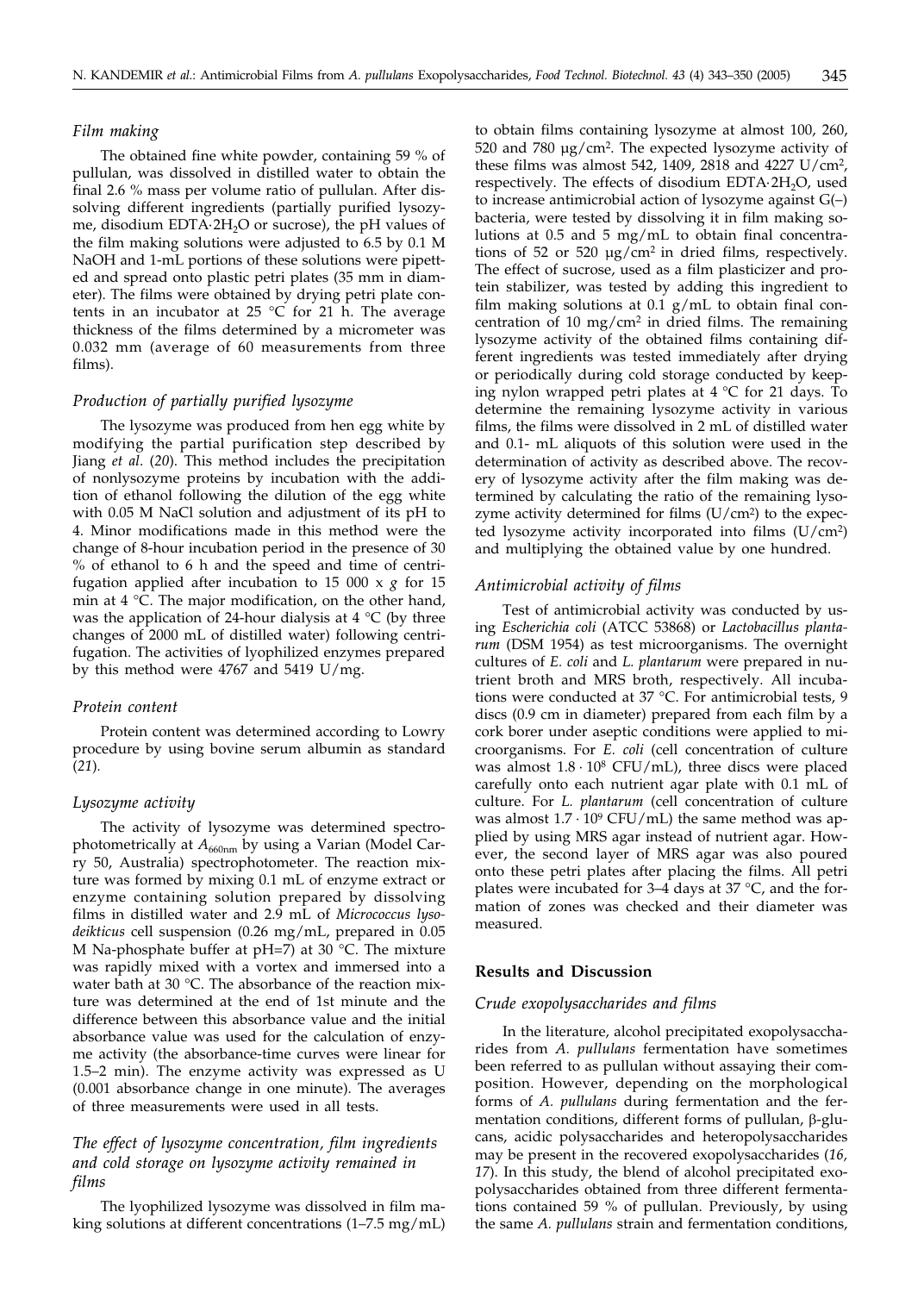we had obtained 85 % of pullulan in ethanol precipitated crude exopolysaccharides (*18*). It is possible that this difference was due to the slight changes in the morphological form of *A. pullulans*. Champbell *et al*. (*16*) reported marked modifications in the pullulan contents of fermentation media in short periods of time, between 72nd and 84th hour of fermentation. These workers thought that the marked drop in pullulan content was related to the increased activity of the exopolysaccharide degrading enzymes of *A. pullulans* during fermentation. Thus, it is also likely that the variations in the pullulan content of different fermentations were due to modifications in the enzyme synthesis mechanisms of *A. pullulans*. On the other hand, because *A. pullulans* P56 is a melanin-deficient strain, the films obtained were colourless and transparent (Fig. 1). The films were also water-soluble and they did not brake up when they were folded. The incorporation of lysozyme and disodium  $EDTA·2H<sub>2</sub>O$  into the films did not cause a detectable change in colour, transparency and solubility of the films. High concentration of sucrose (at  $10 \text{ mg/cm}^2$ ) incorporation, on the other hand, made the films very sticky and prevented their peeling from the plastic petri plates. Further studies are needed to determine the exact changes in the mechanical properties of films by incorporation of different ingredients.

## *Partially purified lysozyme*

In the studies related to antimicrobial films, most of the workers used commercial lysozyme obtained by the



**Fig. 1.** A film obtained from crude exopolysaccharides of *A. pullulans* (the white lines at the background help seeing the transparency)

classical repeated salt crystallization method, which requires a week until the enzyme is obtained with sufficient purity. Commonly used commercial lysozymes are pure, reported to contain only 1–6 % of protein impurities (*22*), and they have a very high enzyme activity (between 20 000–100 000 U/mg). However, for the application of lysozyme in food industry the use of partially purified lysozyme preparations obtained by some faster methods may be more economical. For this reason, in this study we used partially purified lysozyme obtained simply by ethanol precipitation of nonlysozyme proteins such as ovalbumin and conalbumin in the egg white.

As seen in Table 1, by using the standard assay conditions applied in this study, the recovery and specific activity of partially purified lysozyme were determined as 114 % and 4095 U/mg, respectively. However, changes in assay conditions affected the partial purification parameters. For example, monitoring the purification process by using a reaction mixture of 2.3 mL of *Micrococcus lysodeikticus* cell suspension in buffer and 0.2 mL of enzyme extract determined the recovery and specific activity of the lysozyme as 64 % and 3526 U/mg, respectively. This was because of almost 50 and 15 % of higher and lower enzyme activities of the crude and partially purified enzymes under the altered conditions, respectively. Thus, although the protective effect of ethanol on lysozyme was reported by Jiang *et al*. (*20*), some kinetic changes may occur in the enzyme, depending on conformational changes caused by the ethanol treatment.

## *Effect of lysozyme concentration and film ingredients on lysozyme activity remained in films*

As seen in Fig. 2, the presence of disodium EDTA  $\cdot$ 2H<sub>2</sub>O alone at 52 µg/cm<sup>2</sup> or disodium EDTA $\cdot$ 2H<sub>2</sub>O at 520  $\mu$ g/cm<sup>2</sup> in combination with sucrose at 10 mg/cm<sup>2</sup> did not affect significantly the lysozyme activity determined for the films. When lysozyme was incorporated into films at 100 µg/cm*<sup>2</sup>*, the recovered activity after film making varied between 23 and 55 %. Increase of the incorporated lysozyme to 260 µg/cm2, on the other hand, increased the recovery of activity after the film making to  $65-70$  %. Above  $260 \mu g/cm^2$  of lysozyme incorporation, the activity of the enzyme measured in the films either increased slightly or remained almost constant. Thus, at high lysozyme concentrations, this reduced the recovery of activity down to almost 25 %. The results of this study clearly showed that the incorporation of different ingredients did not cause significant differences in the initial lysozyme activity of the films. Thus, it is likely that the reduction in lysozyme activity

Table 1. Summary of the partial purification of lysozyme from hen egg white

| <b>Steps</b> | mL  | Total activity                                                 | Total protein<br>mg | Specific activity<br>U/mg | Recovery<br>$\%$ | Purity<br>(fold) |
|--------------|-----|----------------------------------------------------------------|---------------------|---------------------------|------------------|------------------|
|              |     |                                                                |                     |                           |                  |                  |
|              | 150 | 2 568 750                                                      | 8162                | 315                       | 100              |                  |
|              |     | pH adjustment / treatment with ethanol / incubation / dialysis |                     |                           |                  |                  |
|              | 394 | 2 919 540                                                      | 713                 | 4095                      | 114              | 13               |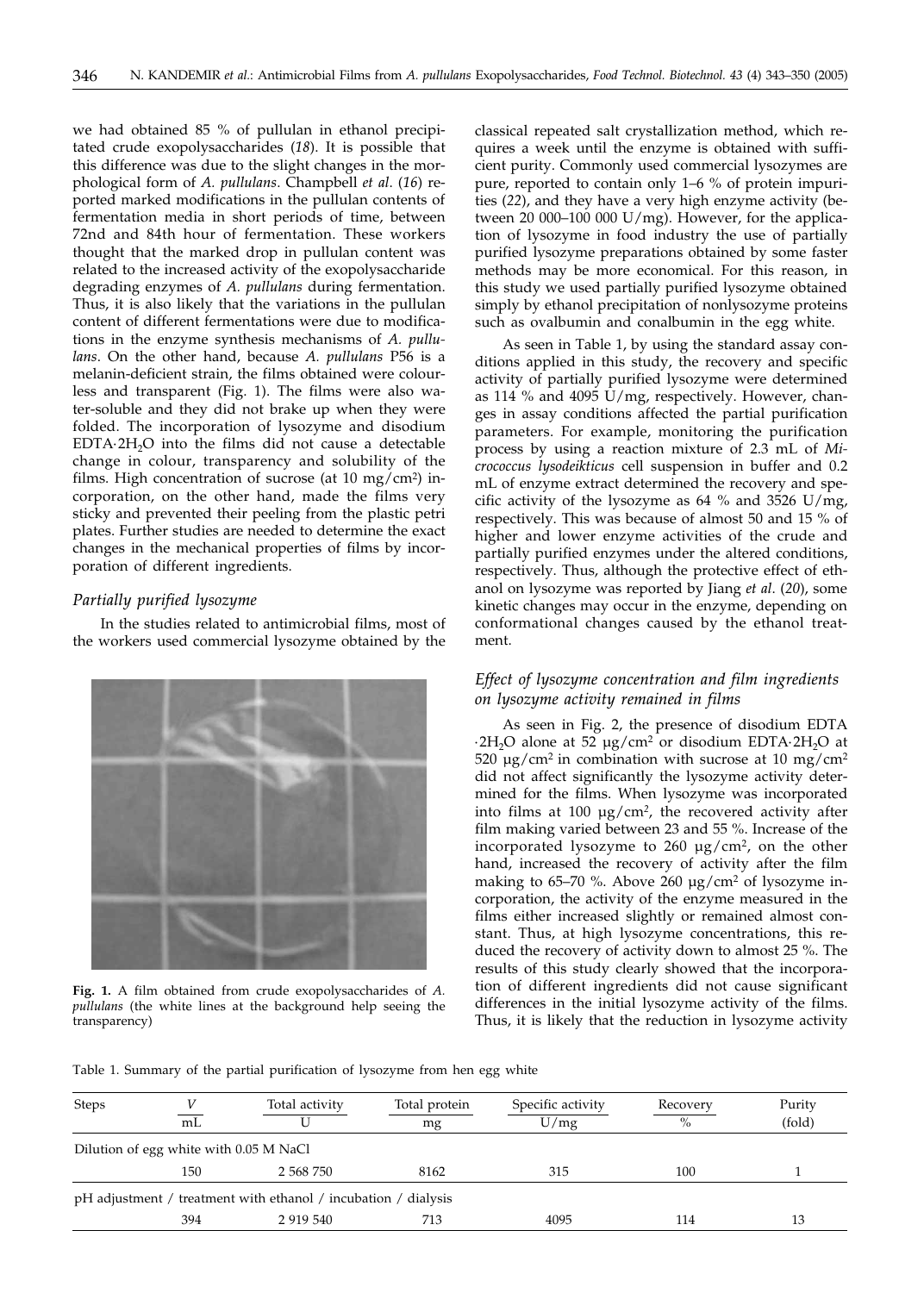

**Fig. 2.** Effect of lysozyme concentration and different ingredients on lysozyme activity remained in films

by film making was related with the interactions between the enzyme and the crude exopolysaccharides or the other impurities coming from the fermentation medium.

## *Effect of cold storage on lysozyme activity remained in films*

During 3 weeks of cold storage at 4 °C, significant fluctuations were observed in the lysozyme activity of the films (Fig. 3). Such fluctuations in the activity of enzymes are observed very frequently when they are stored in crude media. These changes may be due to reversible modifications in enzyme conformation, association-dissociation reactions formed between the enzyme and protein or carbohydrate molecules or formation of some enzyme activating or inhibitory products during storage. In films, except those containing only lysozyme, a slight increase was observed in the enzyme activity after 3 days of cold storage. In films containing only lysozyme, the increase in the enzyme activity occurred in the first week of the cold storage, following a sharp drop in the enzyme activity during the first 3 days of cold storage. Following the limited activation in all films, the enzyme showed moderate to significant drops in activity. However, because of the repeated activation of the enzyme in sucrose-free films, the final activity of the enzyme in films was slightly over the initial activity of the enzyme at the end of 3 weeks. In films containing sucrose, on the other hand, the enzyme did not show a final activation and the continued drop resulted with the loss of almost 35 % of the initial enzyme activity in the films. In literature, sucrose was reported to have a stabilizing effect on the conformation of different proteins including lysozyme. The stabilizing effect of this sugar is observed both in aqueous solutions of proteins (*23*) and in their lyophilized or freeze dried forms (*24*). Liao *et al.* (*24*) attributed the stabilizing effect of sucrose in dried conditions to its ability to make hydrogen bond with the lysozyme. It is hard to estimate the complex reactions causing a partial loss of enzyme activity in sucrose containing films at the end of 21 days of storage.



**Fig. 3.** Effect of cold storage and different ingredients on lysozyme activity remained in films

However, it is likely that sucrose had limited the formation of conformational changes in the enzyme that caused the repeated activation.

## *Antimicrobial activity of films*

In antimicrobial tests for controls and other films containing ineffective concentrations of lysozyme or disodum EDTA $\cdot$  2H<sub>2</sub>O, extensive microbial growth was observed at film locations and remaining agar surface (Table 2). As expected, the films containing only lysozyme did not show any antimicrobial activity on *E coli*. In 260 µg/cm2 (expected activity: 1409 U/cm2) of lysozyme and  $52 \mu$ g/cm<sup>2</sup> of disodium EDTA · 2H<sub>2</sub>O incorporated films, no zones were observed in petri plates inoculated with *E. coli.* However, in 260 or 780  $\mu$ g/cm<sup>2</sup> of lysozyme and 520 or 52  $\mu$ g/cm<sup>2</sup> of disodium EDTA·2H<sub>2</sub>O incorporated films, respectively, unclear zones, observed in 2–3 of the 9 films tested, suggested a slight inhibition. In contrast, clear zones observed in all disc locations against *E. coli* for 780  $\mu$ g/cm<sup>2</sup> (expected activity: 4227 U/cm<sup>2</sup>) of lysozyme and 520  $\mu$ g/cm<sup>2</sup> of disodium EDTA · 2H<sub>2</sub>O incorporated films indicated strong antimicrobial activity at these concentrations (Fig. 4). As indicated above, when more than 260 µg/cm<sup>2</sup> of lysozyme were incorporated into films, no significant differences were determined in the lysozyme activities of the films. Thus, it is clear that the lysozyme activity measured in films may not always be an indication of strong antimicrobial activity.

On the other hand, 260 or 780 µg/cm2 of lysozyme incorporated films did not inhibit *L. plantarum*. For *L. plantarum*, the minimum inhibitory concentration of commercial lysozyme (Sigma Chem. Co.) incorporated to zein films was reported as 50–100 µg per 0.86-cm diameter discs (*5*). Considering the reported activity of Sigma lysozyme (50 000  $U/mg$ ), the activity of these discs (2500–5000 U) should be close to that of discs of our 780 µg/cm2 of lysozyme incorporated films. However, it seems that partial inactivation of incorporated lysozyme in our films prevented inhibition at this concentration.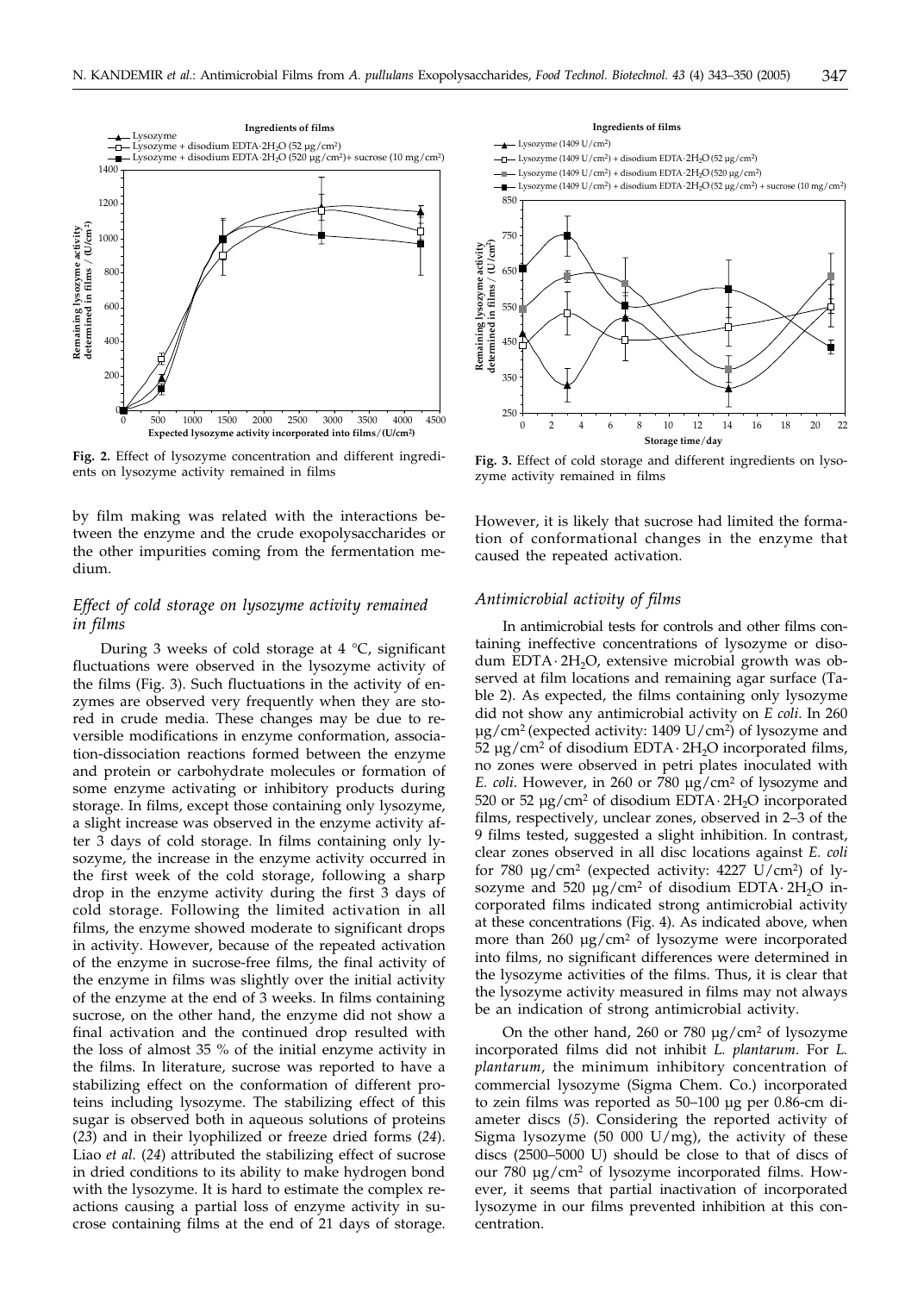| Film<br>no.    | $\mu$ g/cm <sup>2</sup> |                                | µg /film discs tested |                                |                                                                       |  |
|----------------|-------------------------|--------------------------------|-----------------------|--------------------------------|-----------------------------------------------------------------------|--|
|                | lysozyme                | disodium<br>$EDTA \cdot 2H_2O$ | lysozyme              | disodium<br>$EDTA \cdot 2H_2O$ | Description of film disc<br>locations*                                |  |
|                |                         |                                |                       |                                | E. coli                                                               |  |
| 1              |                         |                                |                       |                                | No zones                                                              |  |
| $\overline{2}$ | $260(1409)^a$           |                                | 166 $(902)^{b}$       |                                | No zones                                                              |  |
| 3              | 780 (4227)              |                                | 499 (2705)            |                                | No zones                                                              |  |
| 4              | 260 (1409)              | 52                             | 166 (902)             | 33                             | No zones                                                              |  |
| 5              | 260 (1409)              | 520                            | 166 (902)             | 333                            | No clear zones / less microbial<br>growth at 3 disc locations         |  |
| 6              | 780 (4227)              | 52                             | 499 (2705)            | 33                             | No clear zones / less microbial<br>growth at 2 disc locations         |  |
| 7              | 780 (4227)              | 520                            | 499 (2705)            | 333                            | Clear zones at film locations<br>(average area = $1.1 \text{ cm}^2$ ) |  |
|                |                         |                                |                       |                                | L. plantarum                                                          |  |
| 8              |                         |                                |                       |                                | No zones                                                              |  |
| 9              | 260 (1409)              |                                | 166 (902)             |                                | No zones                                                              |  |
| 10             | 780 (4227)              |                                | 499 (2705)            |                                | No zones                                                              |  |

Table 2. Antimicrobial effects of films from crude exopolysaccharides of *A. pullulans* at different lysozyme and disodium  $EDTA \cdot 2H_2O$  concentrations

<sup>a</sup>Parentheses in this column are expected lysozyme activities in films as  $U/cm^2$ <sup>b</sup>Parentheses in this column are expected lysozyme activities in film discs as U

\*9 discs were tested for each film





**Fig. 4.** Photographs of nutrient agar surfaces showing the antibacterial effect of lysozyme and disodium  $EDTA \cdot 2H_2O$  incorporated films on *E. coli*. (**A.** discs contained 902 U of lysozyme and 333 µg of disodium EDTA · 2H<sub>2</sub>O; **B.** discs contained 2705 U of lysozyme and 333 µg of disodium EDTA $\cdot$  2H<sub>2</sub>O

## **Conclusions**

Partially purified lysozyme showed sufficient stability in the prepared films for 21 days with or without the presence of disodium EDTA $\cdot$  2H<sub>2</sub>O during cold storage. The lysozyme incorporated films did not show any inhibitory effect on *L. plantarum* at the studied concentrations. However, when combined with disodium EDTA × 2H2O they exhibited antimicrobial activity against *E. coli*. Due to the crude nature of exopolysaccharides, the antimicrobial films obtained cannot directly be used as edible films without toxicological testing. However, they can be used as biodegradable coatings for fruits and vegetables with inedible skin to reduce the recently increased foodborne illnesses in these products contaminated by *E. coli* and other pathogens from soil and manure composts (*25–27*). Further studies are now continued in our laboratory to determine the effects of this antimicrobial system on selected fruits and vegetables.

## *Acknowledgement*

We thank Prof. Dr. T. Roukas for kindly donating the *A. pullulans* P56 strain. This project was funded by the Scientific and Technical Research Council of Turkey (TUBITAK) (Project MISAG-221).

#### **References**

- *1.* P. Appendini, J.H. Hotchkiss, Review of antimicrobial food packaging, *Innov. Food Sci. Emerg. Technol. 3* (2002) 113–126.
- *2.* P. Suppakul, J. Miltz, K. Sonneveld, S.W. Bigger, Active packaging technologies with an emphasis on antimicrobial packaging and its applications, *J. Food Sci. 68* (2003) 408– 420.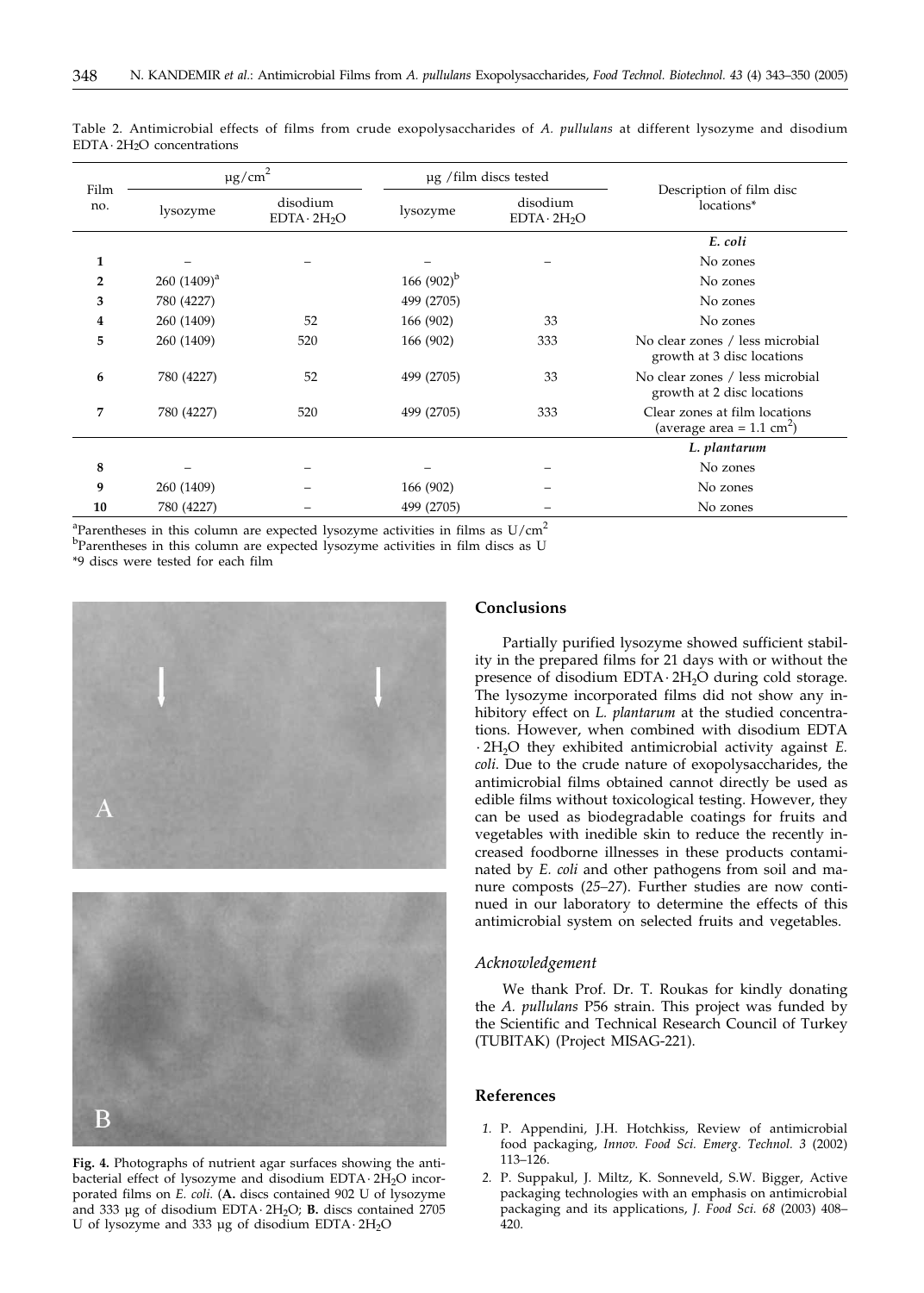- *3.* T.P. Labuza, W.M. Breene, Applications of »active packaging« for improvement of shelf-life and nutritional quality of fresh and extended shelf-life foods, *J. Food Process. Preserv. 13* (1989) 1–69.
- *4.* J.H. Han, Antimicrobial food packaging, *Food Technol. 54* (2000) 56–65*.*
- *5.* T. Pedgett, I.Y. Han, P.L. Dawson, Incorporation of foodgrade antimicrobial compounds into biodegradable packaging films, *J. Food Prot. 61* (1998) 1330–1335.
- *6.* J.K. Branen, P.M. Davidson, Enhancement of nisin, lysozyme, and monolaurin antimicrobial activities by ethylenediaminetetraacetic acid and lactoferrin, *Int. J. Food Microbiol. 90* (2004) 63–74.
- *7.* K.L. Hoffman, I.Y. Han, P.L. Dawson, Antimicrobial effects of corn zein films impregnated with nisin, lauric acid, and EDTA, *J. Food Prot. 64* (2001) 885–889.
- *8.* D.S. Cha, J.H. Choi, M.S. Chinnan, H.J. Park, Antimicrobial films based on Na-alginate and *K*-carrageenan, Leben*sm. Wiss. Technol. 35 (2002)* 715–719*.*
- *9.* S. Quintavalla, L. Vicini, Antimicrobial food packaging in meat industry, *Meat Sci. 62* (2002) 373–380.
- *10.* A. Teerakarn, D.E. Hirt, J.C. Acton, J.R. Rieck, P.L. Dawson, Nisin diffusion in protein films: Effects of film type and temperature, *J. Food Sci. 67* (2002) 3019–3025.
- *11.* T.D. Leathers, Biotechnological production and applications of pullulan, *Appl. Microbiol. Biotechnol. 62* (2003) 468– 473.
- *12.* T. Kimoto, T. Shibuya, S. Shiobara, Safety studies of a novel starch, pullulan: Chronic toxicity in rats and bacterial mutagenicity, *Food Chem. Toxicol. 35* (1997) 323–329.
- *13.* N.S. Madi, L.M. Harvey, A. Mehlert, B. McNeil, Synthesis of two distinct exopolysaccharide fractions by cultures of the polymorphic fungus *Aureobasidium pullulans*, *Carbohydr. Polym. 32* (1997) 307–314.
- *14.* H. Seo, C. Son, C. Chung, D. Jung, S. Kim, R.A. Gross, D.L. Kaplan, J. Lee, Production of high molecular weight pullulan by *Aureobasidium pullulans* HP-2001 with soybean pomace as a nitrogen source, *Bioresour. Technol. 95* (2004) 293–299.
- *15.* F. Youssef, T. Roukas, G.C. Biliaderis, Pullulan production by a non-pigmented strain of *Aureobasidium pullulans* using batch and fed-batch culture, *Process Biochem. 34* (1999) 355–366.
- *16.* B.S. Champbell, B.M. McDougall, R.J. Seviour, Why do exopolysaccharide yields from the fungus *Aureobasidium pullulans* fall during batch culture fermentations?, *Enzyme Microb. Technol. 33* (2003) 104–112.
- *17.* K.I. Shingel, Current knowledge on biosynthesis, biological activity, and chemical modification of the exopolysaccharide pullulan, *Carbohydr. Res. 339* (2004) 447–460.
- *18.* Y. Göksungur, A. Uçan, U. Güvenç, Production of pullulan from molasses and synthetic medium by *Aureobasidium pullulans*, *Turkish. J. Biol. 28* (2004) 23–30.
- *19.* T.D. Leathers, G.W. Nofsinger, C.G. Kurtzman, Pullulan production by color variant strains of *Aureobasidium pullulans*, *J. Ind. Microbiol. 3* (1998) 231–239.
- *20.* C.M. Jiang, M.C. Wang, W.H.Chang, H.M. Chang, Isolation of lysozyme from hen egg albumen by alcohol-insoluble cross-linked pea pod solid ion-exchange chromatography, *J. Food Sci. 66* (2001) 1089–1092.
- *21.* D.A. Harris: Spectrophotometric Assays. In: *Spectrophotometry and Spectrofluorometry*, D.A. Harris, C.L. Bashford (Eds), I.R.L. Press, Oxford (1987) pp. 59–60.
- *22.* R. Judge, E.L. Forsythe, M.L. Pusey, The effect of protein impurities on lysozyme crystal growth, *Biotechnol. Bioeng. 59* (1998) 776–785.
- *23.* T. Arakawa, S. Timasheff, Stabilization of protein structure by sugars, *Biochemistry, 21* (1982) 6536–6544.
- *24.* Y. Liao, M.B. Brown, G.P. Martin, Investigation of the stabilization of freeze-dried lysozyme and the physical properties of the formulations, *Eur. J. Pharm. Biopharm. 58* (2004) 15–24.
- *25.* J. Behrsing, J. Jaeger, F. Horloc, N. Kita, P. Franz, R. Premier, Survival of *Listeria innocua*, *Salmonella salford* and *Escherichia coli* on the surface of fruit with inedible skins, *Postharvest Biol. Technol. 29* (2003) 249–256.
- *26.* G.M. Sapers, J.E. Sites, Efficacy of 1 % hydrogen peroxide wash in decontaminating apples and cantaloupe melons, *J. Food Sci. 68* (2003) 1793–1797.
- *27.* M. Islam, M.P. Doyle, S.C. Phatak, P. Millner, X. Jiang, Survival of *Escherichia coli 0157:H7* in soil and on carrots and onions grown in fields treated with contaminated manure composts or irrigation water, *Food Microbiol. 22* (2005) 63–70.